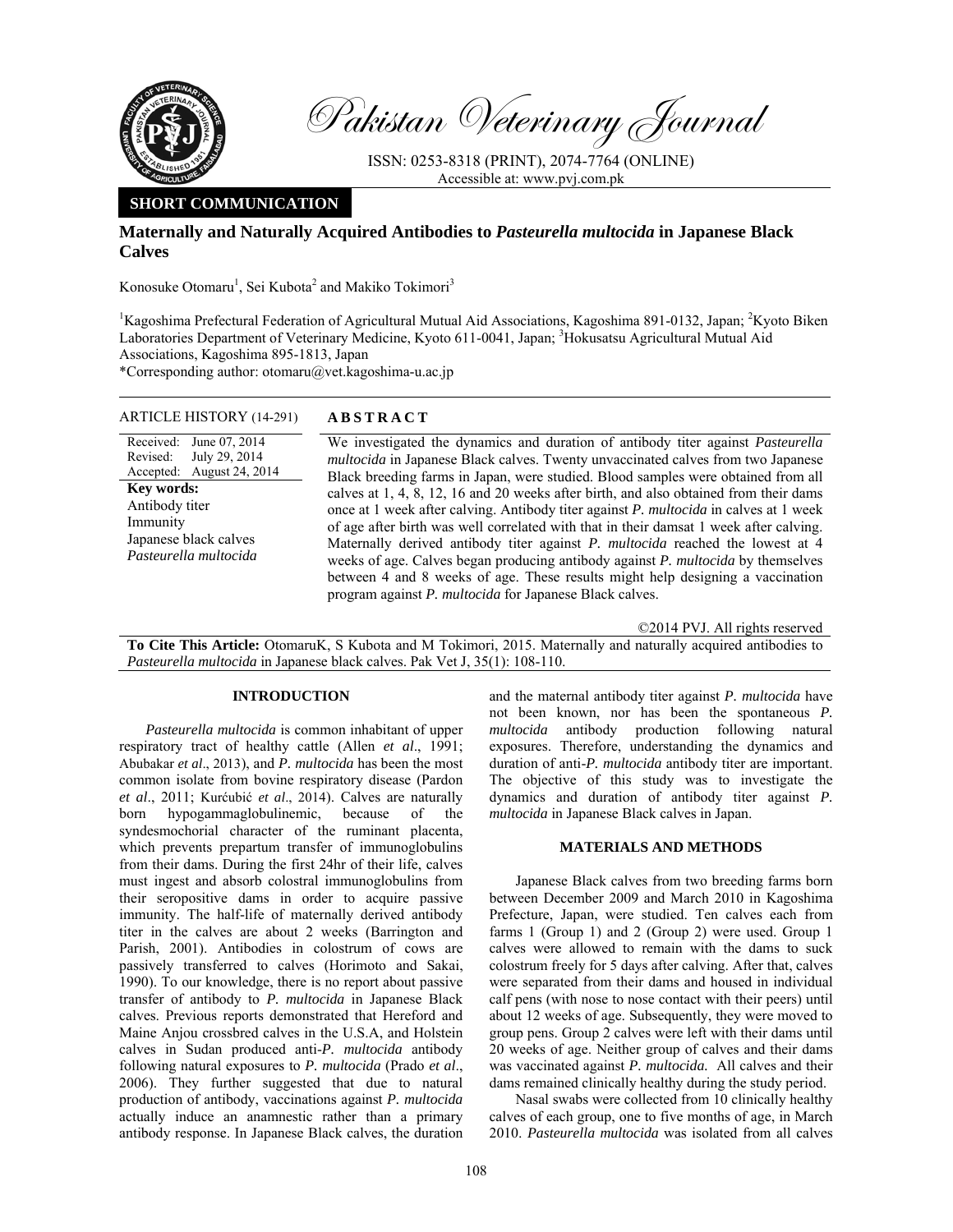of Group 1 and nine of ten calves of Group 2 using a method previously (Allen *et al.*, 1991).

Blood samples were collected from the jugular vein into the plain vacutainer tubes. All calves were bled at 1 week (7 days of age), 4 weeks (28-34 days of age), 8 weeks (56-62 days of age), 12 weeks (84-90 days of age), 16 weeks (112-118 days of age) and 20 weeks (140-146 days of age) after birth. Blood samples were also collected from their dams once at 1 week (7 days) after calving. Serum was isolated by centrifugation and kept at  $-20^{\circ}$ C until analysis.

Serum antibody to *P. multocida* was determined by ELISA. ELISA was performed as previously described (Otomaru *et al*., 2012). For the determination of the antibody titer to *P. multocida*, rabbit anti-*P. multocida* serotype A3 (strain BP165) serum was diluted 1/10000 with carbonate buffer and dispensed into wells of microtiter plate (NUNC, New York, USA) and incubated at 30°C for 2 hours. After washing with buffer (PBS with 0.05% Tween 20 was used for all washings), blocking solution was added and washed. Capsular antigen of *P. multocida* serotype A3 was dispensed into wells of microtiter plate and incubated at 30°Cfor 30 minutes. After washing, twofold serially diluted serum samples (started from 1/100), were added into the wells and incubated at 37°C. After washing, peroxidase conjugated anti bovine IgG was added and incubated at 30°C for 30 minutes. After washing, ophenylene diamine in citrate-phosphate buffer was added and incubated at  $30^{\circ}$ C for  $30$  min. After stopping the reaction, optical density was read at 492 nm using 630 nm as a reference. The highest dilution, which showed optical density higher than 0.4, was used as an antibody titer. Antibody titer more than 100 was considered antibody positive.

Data were expressed as geometric mean±SE. Data were log 10 transformed for statistical analysis. All analyses were performed using SPSS Statistics 21 (IBM, Tokyo, Japan). Data were analyzed by analysis of variance (One-way ANOVA) followed by the Tukey-Kramer multiple comparisons test to determine the difference between weeks of age within the same groups. Spearman's correlation coefficients were used to evaluate the

correlation of antibody titers between calves at 1 week of age and dams at 1 week after calving. Values of  $P<0.05$ were considered to be significant.

### **RESULTS AND DISCUSSION**

Figure 1 shows changes in antibody titers in calves. The antibody titer against *P. multocida* decreased by 4 weeks of age and increased from 4 to 20 weeks of age in both groups. The antibody titer against *P. multocida* in Group 1 at 4 and 8 weeks of age, and in Group 2 at 4 weeks of age were significantly lower than that at 1 week of age (P<0.05). The antibody titer against *P. multocida* at 20 weeks of age was significantly higher than that at 4, 8 and 12 week of age in both groups  $(P<0.05)$ . Figure 2 shows correlation of antibody titers between calves and their dams. Significant correlations (P<0.05) in antibody titers were detected in both groups with correlation coefficient of 0.676 in Group 1 and 0.711 in Group 2.

*Pasteurella multocida* is considered as an opportunistic pathogen and can be isolated frequently from healthy calves (Allen *et al*., 1991). In order to prevent and treat respiratory disease, antimicrobial agents are used frequently. Recently there has been an increase in antimicrobial resistant *P. multocida* (Michael *et al*., 2012), thus vaccination has been considered more favorably than antimicrobial treatment for respiratory disease caused by *P. mulctocida* (Otomaru *et al*., 2012). The presence of maternal antibody titers reduces the effectiveness of the vaccine (Nonnecke *et al*., 2012; Woolums *et al*., 2013). The previous studies showed that antibody titers in neonatal calves were associated with that in their dams (Horimoto and Sakai, 1990; Hodgins and Shewen, 1994). In the present study, antibody titer against *P. multocida* in calves at 1 week of age was well correlated with that in their dams in both groups. Therefore, antibody titer against *P. multocida* in dams should be considered for programming vaccination to calves.

The vaccination response of calves is affected by the levels of maternal antibody present in the calves at the time of vaccination (Nonnecke *et al*., 2012; Woolums *et al*., 2013). It is important to know the duration of passively acquired antibody titer when designing an effective



**Fig. 1:** Changes in ELISA antibody titer to*Pasteurella multocida.* Group 1 (n=10, dark square) and Group 2 (n=10, empty square). Data are shown as geometric mean±SE. Same letters indicate significant difference sampling points within the same group (P<0.05).